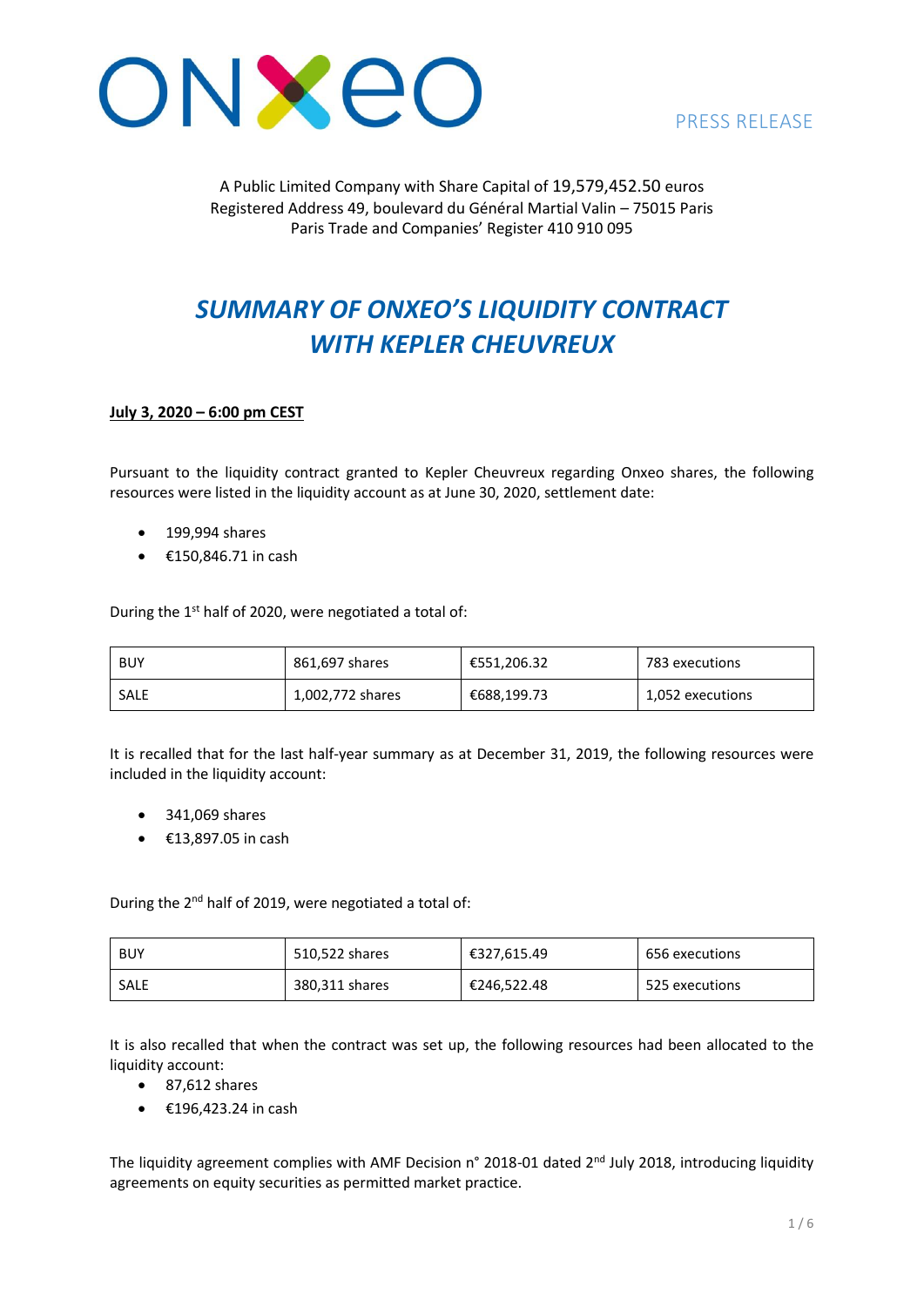



#### **About Onxeo**

**Onxeo** (Euronext Paris, NASDAQ Copenhagen: ONXEO) is a clinical-stage biotechnology company developing innovative oncology drugs targeting tumor DNA-binding functions through unique mechanisms of action in the soughtafter field of DNA Damage Response (DDR). The Company is focused on bringing early-stage first-in-class or disruptive compounds from translational research to clinical proof-of-concept, a value-creating inflection point appealing to potential partners.

**platON™** is Onxeo's proprietary chemistry platform of oligonucleotides acting as decoy agonists, which generates new innovative compounds and broaden the Company's product pipeline.

**AsiDNA™**, the first compound from platON™, is a first-in-class, highly differentiated DNA Damage Response (DDR) inhibitor based on a decoy and agonist mechanism acting upstream of multiple DDR pathways. Translational research has highlighted the distinctive properties of AsiDNA™, notably its ability to abrogate tumor resistance to PARP inhibitors regardless of the genetic mutation status. AsiDNA™ has also shown a strong synergy with other tumor DNAdamaging agents such as chemotherapy and PARP inhibitors. The DRIIV-1 (DNA Repair Inhibitor-administered IntraVenously) phase I study has evaluated AsiDNA™ by systemic administration (IV) in advanced solid tumors and confirmed the active doses as well as a favorable human safety profile. The ongoing DRIIV-1b extension study is assessing the safety and efficacy of a 600 mg dose of AsiDNA™ in combination with carboplatin and then with carboplatin and paclitaxel, in patients with solid tumors who are eligible for such treatments. Preliminary results from the first cohort with carboplatin alone showed good tolerability, stabilization of the disease and an increase in the duration of treatment compared to previous treatments.

**OX401** is a new drug candidate from platON™, optimized to be a next-generation PARP inhibitor acting on both the DNA Damage Response and the activation of immune response, without inducing resistance. OX401 is undergoing preclinical proof-of-concept studies, alone and in combination with immunotherapies.

#### **For further information, please visit www.onxeo.com.**

#### **Forward looking statements**

This communication expressly or implicitly contains certain forward-looking statements concerning Onxeo and its business. Such statements involve certain known and unknown risks, uncertainties and other factors, which could cause the actual results, financial condition, performance or achievements of Onxeo to be materially different from any future results, performance or achievements expressed or implied by such forward-looking statements. Onxeo is providing this communication as of this date and does not undertake to update any forward-looking statements contained herein as a result of new information, future events or otherwise. For a discussion of risks and uncertainties which could cause actual results, financial condition, performance or achievements of Onxeo to differ from those contained in the forward-looking statements, please refer to chapter 3 "Risk Factors" ("*Facteurs de Risque*") of the Company's universal registration document filed with the *Autorité des marchés financiers* on April 27, 2020 under number D.20-0362, which is available on the websites of the *Autorité des marchés financiers* (www.amf-france.org) an the Company [\(www.onxeo.com\)](http://www.onxeo.com/).

**Onxeo** Valerie Leroy, Investor Relations investors@onxeo.com +33 1 45 58 76 00

**Media Relations** Nicolas Merigeau NewCap onxeo@newcap.eu +33 1 44 71 94 98

#### **Investor Relations / Strategic Communication** Dušan Orešanský / Emmanuel Huynh NewCap onxeo@newcap.eu

+33 1 44 71 94 92

**Investor Relations US** Brian Ritchie LifeSci Advisors [britchie@lifesciadvisors.com](mailto:britchie@lifesciadvisors.com) +1 212 915 *2*578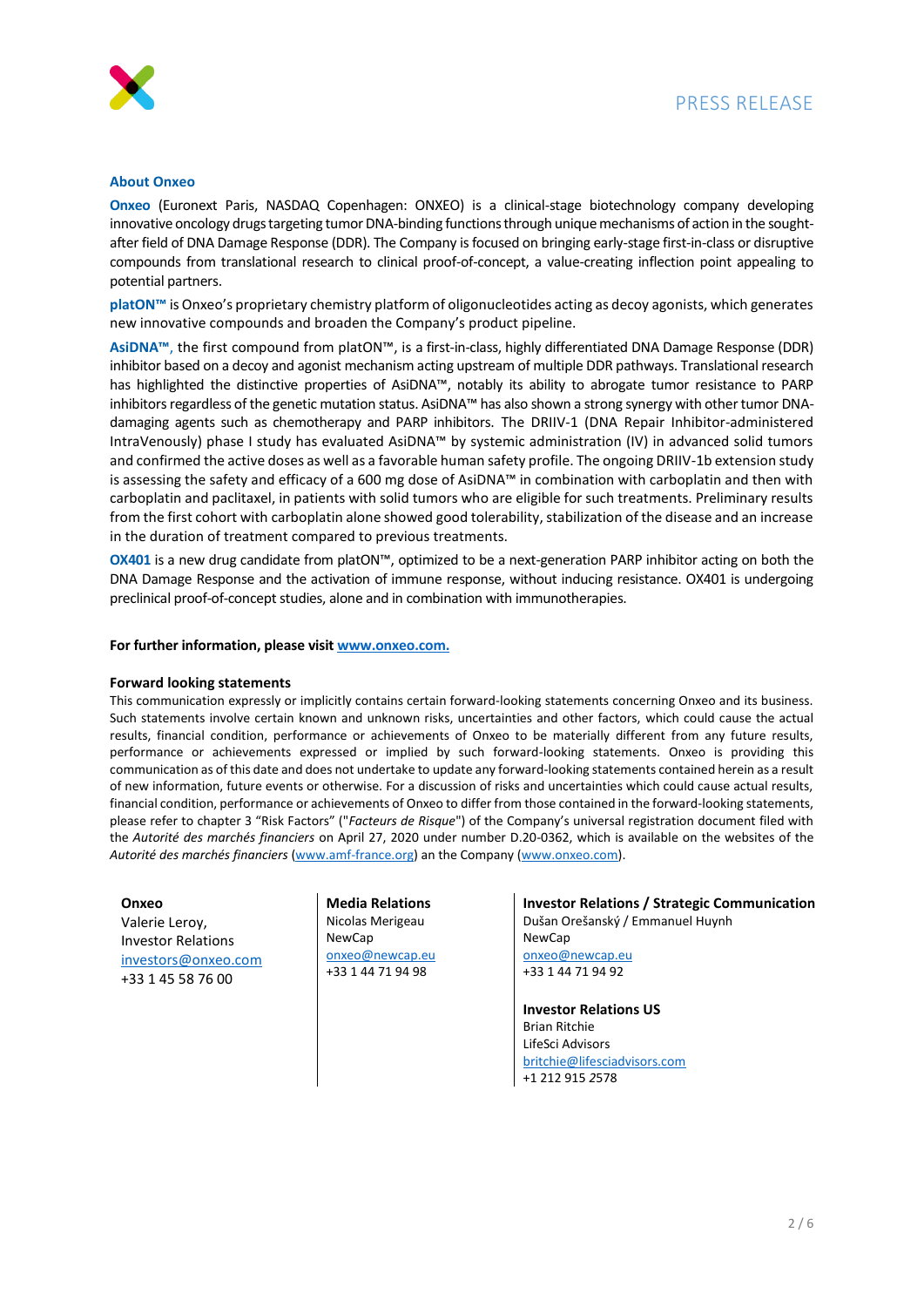

### **APPENDIX**

|              | <b>Buy Side</b>                |                            | <b>Sell Side</b>                      |                                |                            |                                       |
|--------------|--------------------------------|----------------------------|---------------------------------------|--------------------------------|----------------------------|---------------------------------------|
|              | <b>Number of</b><br>executions | <b>Number of</b><br>shares | <b>Traded volume in</b><br><b>EUR</b> | <b>Number of</b><br>executions | <b>Number of</b><br>shares | <b>Traded volume in</b><br><b>EUR</b> |
| <b>Total</b> | 783                            | 861,697                    | 551,206.32                            | 1,052                          | 1,002,772                  | 688,199.73                            |
| 02/01/2020   | 15                             | 10,058                     | 5,330.74                              | 9                              | 6,684                      | 3,676.20                              |
| 03/01/2020   | $\mathbf 1$                    | 1,000                      | 540.00                                | $\mathbf{1}$                   | 1,000                      | 550.00                                |
| 06/01/2020   | 3                              | 2,000                      | 1,080.00                              | $\frac{1}{2}$                  |                            |                                       |
| 07/01/2020   | 6                              | 4,001                      | 2,120.53                              | $1\,$                          | $\mathbf{1}$               | 0.54                                  |
| 08/01/2020   | $\Box$                         | ä,                         |                                       | 13                             | 6,000                      | 3,300.00                              |
| 09/01/2020   | 13                             | 12,000                     | 6,480.00                              | 17                             | 12,316                     | 6,896.96                              |
| 10/01/2020   | $\mathbf{1}$                   | $1\,$                      | 0.56                                  | 68                             | 52,510                     | 32,031.10                             |
| 13/01/2020   | 8                              | 7,000                      | 4,340.00                              | 16                             | 12,000                     | 7,800.00                              |
| 14/01/2020   | 26                             | 18,001                     | 10,620.59                             | $\mathbf{1}$                   | $\mathbf{1}$               | 0.62                                  |
| 15/01/2020   |                                |                            |                                       | 8                              | 6,192                      | 3,839.04                              |
| 16/01/2020   | 9                              | 7,000                      | 4,270.00                              | 6                              | 9,808                      | 6,179.04                              |
| 17/01/2020   | $\mathbf{1}$                   | $\mathbf{1}$               | 0.62                                  | $\mathbf 1$                    | $\mathbf{1}$               | 0.62                                  |
| 20/01/2020   | 24                             | 20,031                     | 11,818.29                             | $\qquad \qquad \blacksquare$   | $\overline{\phantom{a}}$   |                                       |
| 21/01/2020   | $\bar{\phantom{a}}$            |                            |                                       | $\overline{7}$                 | 4,076                      | 2,486.36                              |
| 22/01/2020   | 10                             | 8,468                      | 4,911.44                              | $\overline{2}$                 | 2,924                      | 1,783.64                              |
| 23/01/2020   | 7                              | 3,501                      | 1,995.57                              | $\overline{\phantom{a}}$       |                            |                                       |
| 24/01/2020   | 19                             | 16,000                     | 8,960.00                              | $\overline{2}$                 | 2,000                      | 1,140.00                              |
| 27/01/2020   | 21                             | 16,000                     | 8,640.00                              | L,                             |                            |                                       |
| 28/01/2020   |                                |                            |                                       | 20                             | 7,000                      | 3,920.00                              |
| 29/01/2020   | 9                              | 8,000                      | 4,480.00                              | 25                             | 18,257                     | 10,406.49                             |
| 30/01/2020   |                                |                            |                                       | 39                             | 29,743                     | 17,548.37                             |
| 31/01/2020   | 35                             | 31,352                     | 17,870.64                             | $\mathbf 1$                    | 1,000                      | 590.00                                |
| 03/02/2020   | 11                             | 8,648                      | 4,669.92                              | 5                              | 3,001                      | 1,680.56                              |
| 05/02/2020   |                                |                            |                                       | 3                              | 2,089                      | 1,169.84                              |
| 06/02/2020   |                                |                            |                                       | 5                              | 3,911                      | 2,229.27                              |
| 07/02/2020   | $\overline{2}$                 | 1,000                      | 550.00                                |                                |                            |                                       |
| 10/02/2020   | 1                              | 1,000                      | 550.00                                |                                |                            |                                       |
| 11/02/2020   | 4                              | 4,000                      | 2,200.00                              |                                |                            |                                       |
| 12/02/2020   | 6                              | 6,000                      | 3,240.00                              | $\mathbf 1$                    | 1,000                      | 550.00                                |
| 13/02/2020   | 18                             | 13,001                     | 7,280.56                              | 39                             | 37,000                     | 21,460.00                             |
| 17/02/2020   | 8                              | 6,000                      | 3,300.00                              | 4                              | 3,000                      | 1,680.00                              |
| 19/02/2020   | 4                              | 2,000                      | 1,100.00                              |                                |                            |                                       |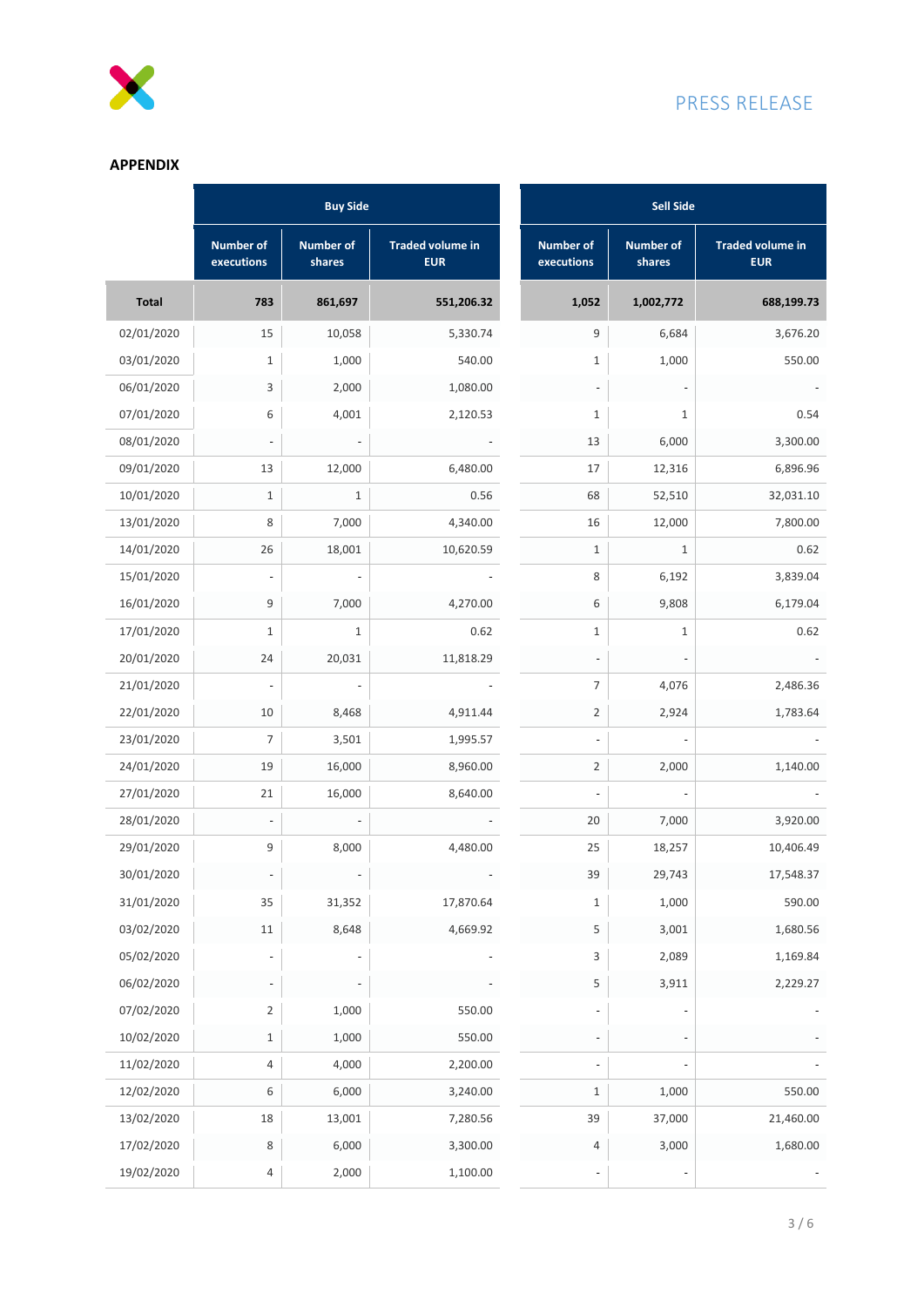

| 21/02/2020 | $\overline{2}$ | 2,000          | 1,100.00  | -                         | $\overline{\phantom{0}}$ |           |
|------------|----------------|----------------|-----------|---------------------------|--------------------------|-----------|
| 24/02/2020 | 30             | 23,942         | 12,689.26 |                           |                          |           |
| 25/02/2020 | 5              | 4,000          | 2,080.00  | $\overline{7}$            | 6,000                    | 3,240.00  |
| 26/02/2020 | 6              | 5,000          | 2,550.00  | $\overline{\phantom{a}}$  |                          |           |
| 27/02/2020 | 14             | 9,197          | 4,782.44  | 10                        | 7,000                    | 3,780.00  |
| 28/02/2020 | 20             | 13,836         | 6,918.00  | 9                         | 6,707                    | 3,420.57  |
| 02/03/2020 | 8              | 4,122          | 2,019.78  | 8                         | 6,293                    | 3,272.36  |
| 03/03/2020 | $\overline{2}$ | 2,000          | 1,000.00  | 13                        | 7,300                    | 3,869.00  |
| 04/03/2020 | 9              | 6,000          | 3,120.00  | $\overline{7}$            | 5,700                    | 3,021.00  |
| 05/03/2020 | 12             | 11,000         | 5,500.00  | $\mathbf{1}$              | 3,000                    | 1,560.00  |
| 06/03/2020 | 6              | 4,000          | 1,960.00  |                           |                          |           |
| 09/03/2020 | 16             | 13,845         | 5,953.35  | 2                         | 2,000                    | 920.00    |
| 11/03/2020 | 2              | 1,000          | 410.00    |                           |                          |           |
| 12/03/2020 | 5              | 3,200          | 1,248.00  |                           |                          |           |
| 13/03/2020 | $\mathbf{1}$   | 100            | 35.00     | $1\,$                     | 100                      | 38.00     |
| 16/03/2020 | 5              | 500            | 165.00    |                           |                          |           |
| 17/03/2020 | 3              | 300            | 96.00     | 4                         | 400                      | 140.00    |
| 18/03/2020 |                |                |           | $1\,$                     | 100                      | 35.00     |
| 19/03/2020 |                | $\overline{a}$ |           | 3                         | 300                      | 111.00    |
|            |                |                |           |                           |                          |           |
|            |                |                |           |                           |                          |           |
| 23/03/2020 | $\overline{2}$ | 200            | 74.00     | $\overline{2}$            | 200                      | 80.00     |
| 24/03/2020 |                |                |           | $\overline{2}$            | 100                      | 38.00     |
| 25/03/2020 | 5              | 3,000          | 1,200.00  | 10                        | 6,100                    | 2,562.00  |
| 26/03/2020 | $\overline{2}$ | 2,000          | 800.00    | 3                         | 1,000                    | 410.00    |
| 27/03/2020 | 3              | 3,000          | 1,200.00  | 4                         | 3,000                    | 1,260.00  |
| 30/03/2020 | $\mathbf 1$    | 1,000          | 400.00    | $\overline{2}$            | 1,000                    | 430.00    |
| 31/03/2020 |                |                |           | $\ensuremath{\mathsf{3}}$ | 3,000                    | 1,320.00  |
| 01/04/2020 | $1\,$          | 1,000          | 420.00    |                           |                          |           |
| 02/04/2020 | $\mathbf{1}$   | $1\,$          | 0.44      | $\overline{2}$            | 825                      | 379.50    |
| 07/04/2020 | 8              | 6,000          | 2,760.00  | 17                        | 8,176                    | 3,924.48  |
| 09/04/2020 |                |                |           | $\overline{2}$            | 2,000                    | 960.00    |
| 14/04/2020 | $\overline{2}$ | 2,000          | 960.00    | 5                         | 5,000                    | 2,450.00  |
| 15/04/2020 | 28             | 19,410         | 10,287.30 | 72                        | 56,000                   | 30,800.00 |
| 16/04/2020 | 7              | 3,590          | 1,902.70  | 3                         | 1,889                    | 1,095.62  |
| 17/04/2020 | 24             | 24,000         | 13,920.00 | 37                        | 31,111                   | 18,666.60 |
| 20/04/2020 | 46             | 38,000         | 20,140.00 | 6                         | 5,815                    | 3,140.10  |
| 21/04/2020 | 3              | 3,000          | 1,500.00  | 3                         | 2,000                    | 1,040.00  |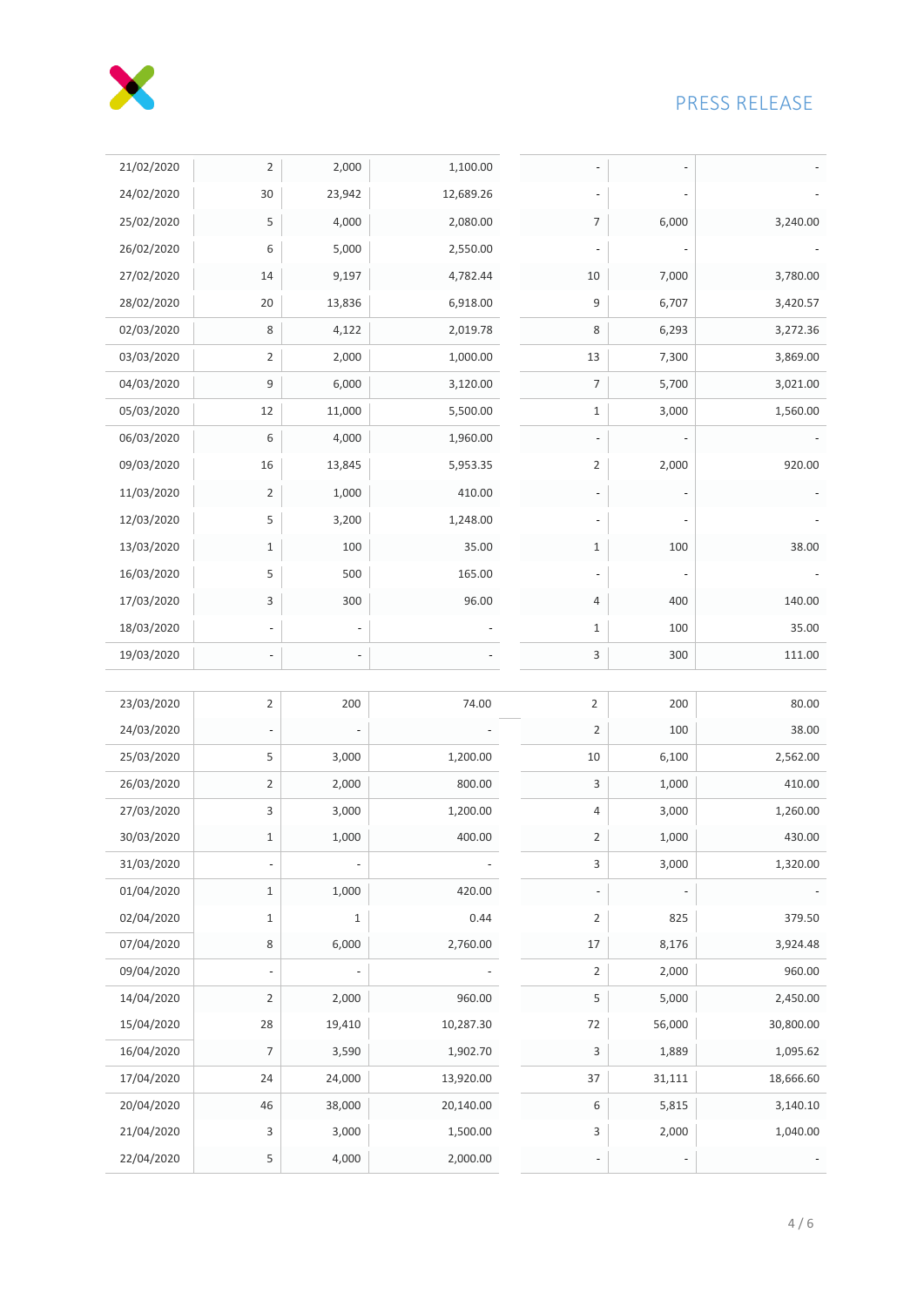



| 510.00     | 1,000                    | $1\,$          | 2,450.00  | 5,000  | 5            | 23/04/2020 |
|------------|--------------------------|----------------|-----------|--------|--------------|------------|
|            |                          |                | 1,968.83  | 4,189  | 5            | 24/04/2020 |
| 3,570.00   | 7,000                    | 9              | 980.00    | 2,000  | 3            | 27/04/2020 |
| 3,120.00   | 6,000                    | 17             |           |        |              | 28/04/2020 |
| 2,650.00   | 5,000                    | $\overline{7}$ | 510.00    | 1,000  | $\mathbf{1}$ | 29/04/2020 |
|            |                          |                | 5,000.00  | 10,000 | 11           | 30/04/2020 |
| 500.00     | 1,000                    | $\mathbf{1}$   | 960.00    | 2,000  | 2            | 04/05/2020 |
| 10,899.90  | 20,185                   | 28             |           |        |              | 05/05/2020 |
|            |                          |                | 4,160.00  | 8,000  | 10           | 06/05/2020 |
|            | $\overline{\phantom{a}}$ |                | 2,211.87  | 4,337  | 5            | 07/05/2020 |
| 0.51       | $\mathbf{1}$             | $1\,$          | 2,182.00  | 4,364  | 7            | 08/05/2020 |
| 8,309.87   | 15,679                   | 16             | 4,316.00  | 8,300  | 10           | 12/05/2020 |
| 0.53       | $\mathbf{1}$             | $\mathbf{1}$   | 4,500.00  | 9,000  | 10           | 13/05/2020 |
|            |                          |                | 2,400.00  | 5,000  | 5            | 14/05/2020 |
| 980.00     | 2,000                    | 3              |           |        |              | 18/05/2020 |
| 1,000.00   | 2,000                    | $\overline{2}$ |           |        |              | 19/05/2020 |
| 5,200.00   | 10,000                   | 13             | 500.00    | 1,000  | $\mathbf 1$  | 20/05/2020 |
|            |                          |                | 980.00    | 2,000  | 3            | 21/05/2020 |
| 1,470.00   | 3,000                    | $1\,$          |           |        |              | 22/05/2020 |
|            |                          |                | 490.00    | 1,000  | $\mathbf{1}$ | 25/05/2020 |
|            |                          |                | 1,470.00  | 3,000  | 4            | 26/05/2020 |
| 109,560.92 | 161,119                  | 215            |           |        |              | 27/05/2020 |
| 56,700.00  | 63,000                   | 34             | 44,820.00 | 54,000 | 24           | 28/05/2020 |
| 81,900.00  | 90,000                   | 33             | 42,500.00 | 50,000 | 22           | 29/05/2020 |
| 17,600.00  | 20,000                   | 17             | 12,150.00 | 15,000 | 3            | 01/06/2020 |
| 3,845.92   | 4,472                    | 5              | 23,602.59 | 29,139 | 14           | 02/06/2020 |
| 411.84     | 528                      | $1\,$          | 15,854.36 | 20,861 | 7            | 03/06/2020 |
| 32,800.00  | 40,000                   | 31             | 15,800.00 | 20,000 | 5            | 04/06/2020 |
|            |                          |                | 7,800.00  | 10,000 | 5            | 05/06/2020 |
| 429.60     | 537                      | $\overline{2}$ | 3,800.00  | 5,000  | 2            | 08/06/2020 |
| 3,950.00   | 5,000                    | 8              | 3,800.00  | 5,000  | $\mathbf{1}$ | 09/06/2020 |
|            |                          |                | 3,750.00  | 5,000  | 6            | 10/06/2020 |
|            | $\overline{\phantom{a}}$ |                | 14,600.00 | 20,000 | 12           | 11/06/2020 |
|            |                          |                | 13,461.90 | 19,510 | 6            | 12/06/2020 |
|            |                          |                | 7,255.43  | 10,829 | 6            | 15/06/2020 |
| 35,254.50  | 47,006                   | 21             | 3,791.62  | 5,194  | 5            | 16/06/2020 |
|            |                          |                | 8,400.24  | 11,667 | 3            | 17/06/2020 |
| 18,836.51  | 24,463                   | 12             | 3,800.00  | 5,000  | 2            | 19/06/2020 |
|            |                          |                |           |        |              |            |